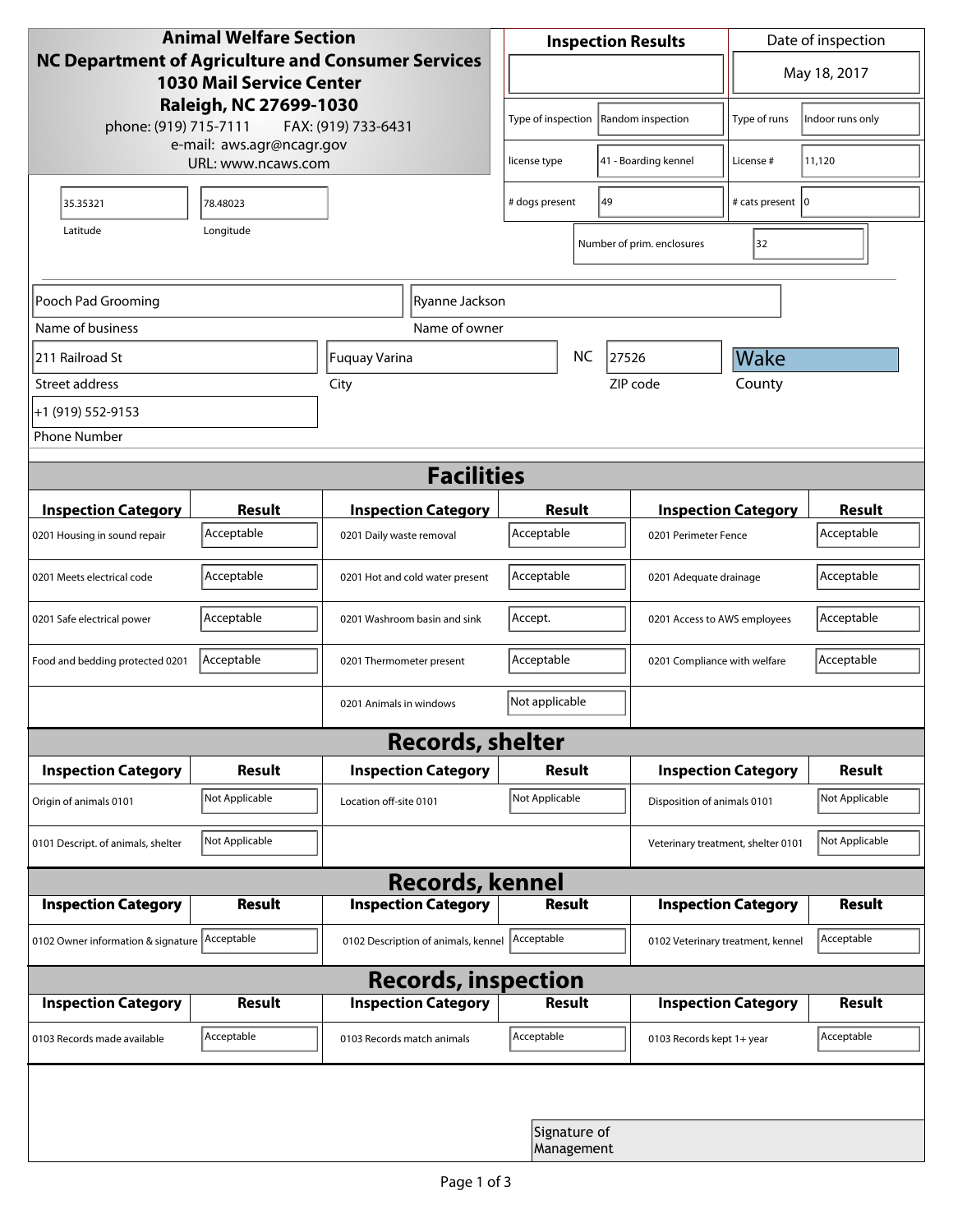| <b>Animal Welfare Section, NCDA&amp;CS</b>                  |                |                                    | <b>Inspection Results</b>  |                                     | Date of inspection |                |  |  |
|-------------------------------------------------------------|----------------|------------------------------------|----------------------------|-------------------------------------|--------------------|----------------|--|--|
| Inspection Report, continued                                |                |                                    | <b>Approved</b>            |                                     | May 18, 2017       |                |  |  |
|                                                             |                |                                    |                            |                                     |                    | <b>NC</b>      |  |  |
| Pooch Pad Grooming                                          |                | Ryanne Jackson                     |                            | Fuquay Varina                       |                    |                |  |  |
| <b>Indoor facilities</b>                                    |                |                                    |                            |                                     |                    |                |  |  |
| <b>Inspection Category</b>                                  | Result         | <b>Inspection Category</b>         | Result                     | <b>Inspection Category</b>          |                    | Result         |  |  |
| 0202 Ambient temperature, indoor                            | Acceptable     | 0202 Ventilation, indoor           | Acceptable                 | Acceptable<br>0202 Lighting, indoor |                    |                |  |  |
| 0202 Imperv./Sanitary surf., indoor                         | Not Acceptable | 0202 Drainage, indoor              | Acceptable                 |                                     |                    |                |  |  |
| <b>Outdoor facilities</b>                                   |                |                                    |                            |                                     |                    |                |  |  |
| <b>Inspection Category</b>                                  | Result         | <b>Inspection Category</b>         | Result                     | <b>Inspection Category</b>          |                    | Result         |  |  |
| 0203 Impervious surfaces, outdoor                           | Acceptable     | 0203 Housing, 1 per animal         | Acceptable                 | 0203 Protection from elements       |                    | Acceptable     |  |  |
| 0203 Owner advised, outdoor                                 | Acceptable     | 0203 Drainage, outdoor             | Acceptable                 |                                     |                    |                |  |  |
| <b>Primary enclosures</b>                                   |                |                                    |                            |                                     |                    |                |  |  |
| <b>Inspection Category</b>                                  | Result         | <b>Inspection Category</b>         | Result                     | <b>Inspection Category</b>          |                    | Result         |  |  |
| 0204 Drainage prev. cross contam.                           | Acceptable     | 0204 Fence height >= 5 feet        | Acceptable                 | 0204 1:10 ratio, person: human      |                    | Acceptable     |  |  |
| 0204 Surf. impervious to moisture                           | Acceptable     | 0204 Enclosure is escape proof     | Acceptable                 | 0204 Cats, $>=$ 4 sq. ft. / adult   |                    | Acceptable     |  |  |
| 0204 Prevent contact with wood                              | Acceptable     | 0204 Solid resting surface         | Acceptable                 | 0204 Cats, $<= 12$ / enclosure      |                    | Acceptable     |  |  |
| 0204 Enclosures in sound repair                             | Acceptable     | 0204 Cats, raised resting surface  | Acceptable                 | 0204 Cats, 1 litter pan / 3 adults  |                    | Acceptable     |  |  |
| 0204 Size of enclosure                                      | Acceptable     | 0204 Dogs, supervision if > 4      | Acceptable                 |                                     |                    |                |  |  |
|                                                             |                | <b>Feeding</b>                     |                            |                                     |                    |                |  |  |
| <b>Inspection Category</b>                                  | <b>Result</b>  | <b>Inspection Category</b>         | Result                     | <b>Inspection Category</b>          |                    | <b>Result</b>  |  |  |
| 0205 Feeding, 1x / day, adult                               | Acceptable     | 0205 Feeding, 1 bowl / adult       | Acceptable                 | 0205 Feeding, commercial food       |                    | Acceptable     |  |  |
| 0205 Feeding, bowl in good repair                           | Acceptable     | 0205 Feeding, quality food         | Acceptable                 | 0205 Feeding, bowl is protected     |                    | Acceptable     |  |  |
| 0205 Feeding, 2x / day, young                               | Acceptable     |                                    |                            |                                     |                    |                |  |  |
|                                                             |                | <b>Watering</b>                    |                            |                                     |                    |                |  |  |
| <b>Inspection Category</b>                                  | <b>Result</b>  | <b>Inspection Category</b>         | Result                     |                                     |                    |                |  |  |
| 0206 Watering, continuous access                            | Acceptable     | 0206 Watering, bowl in good repair | Acceptable                 |                                     |                    |                |  |  |
| <b>Sanitation/Employees/Classification &amp; Separation</b> |                |                                    |                            |                                     |                    |                |  |  |
| <b>Inspection Category</b>                                  | <b>Result</b>  | <b>Inspection Category</b>         | Result                     | <b>Inspection Category</b>          |                    | <b>Result</b>  |  |  |
| 0207 Waste removal 2x / day                                 | Acceptable     | 0207 Grounds overgrown             | Acceptable                 | 0207 Young given social interact.   |                    | Not Applicable |  |  |
| 0207 Animals removed while clean                            | Acceptable     | 0207 Pest Control                  | Acceptable                 | 0207 Species separated              |                    | Acceptable     |  |  |
|                                                             |                |                                    | Signature of<br>Management |                                     |                    |                |  |  |